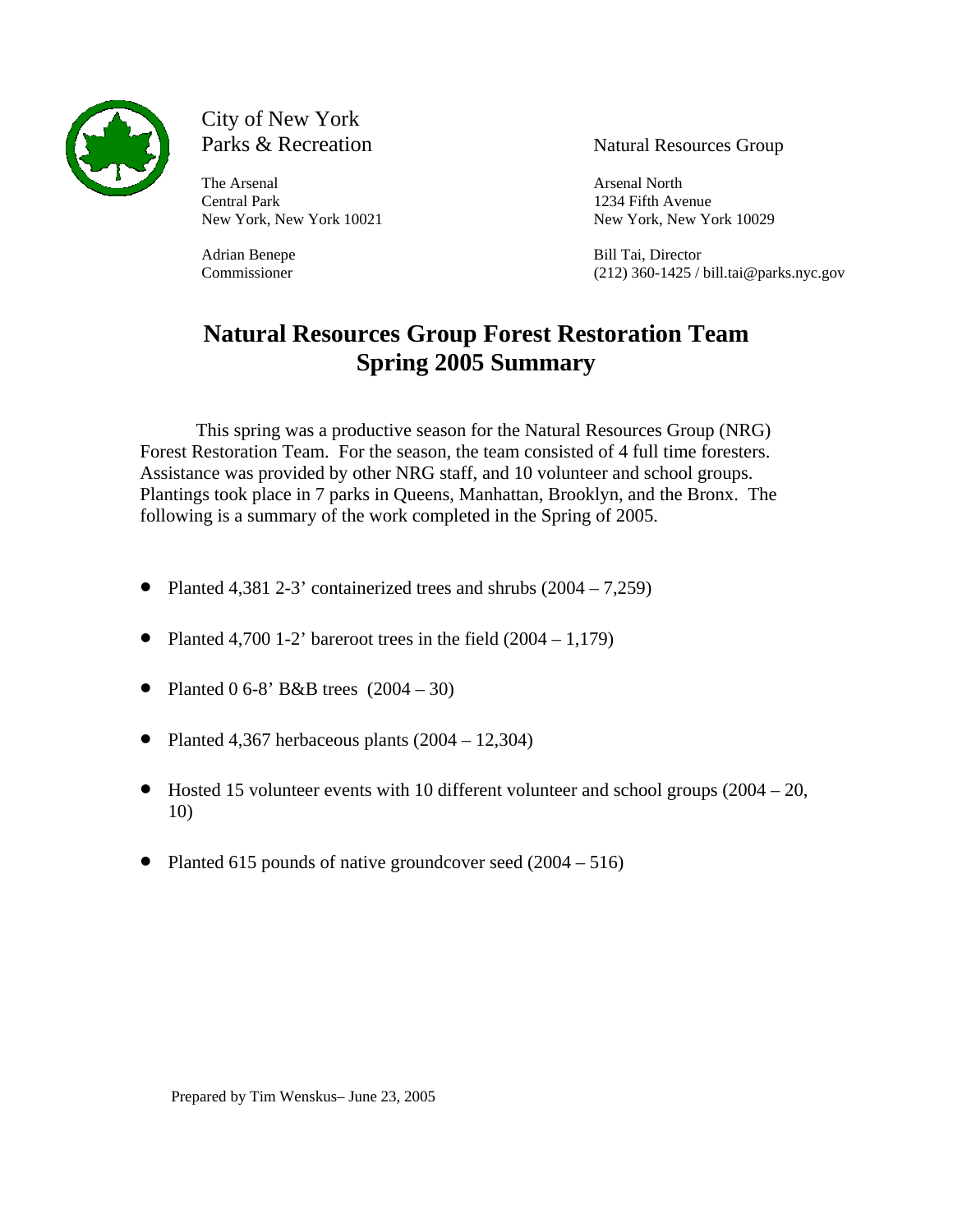

# City of New York

The Arsenal Arsenal Arsenal Arsenal North Central Park 1234 Fifth Avenue

Parks & Recreation Natural Resources Group

New York, New York 10021 New York, New York 10029

Adrian Benepe Bill Tai, Director Commissioner (212) 360-1425 / bill.tai@parks.nyc.gov

## **Natural Resources Group Forest Restoration Team Planting Report Spring 2005**

## **I. Tree Plantings**

During the Spring 2005 planting season, the Natural Resources Group (NRG) Forest Restoration Team planted a total of 4,381 trees and shrubs. These plantings, containing 30 species, took place throughout 6 different parks in 3 boroughs. The majority were 2-3 foot containerized plants.

### **A. Containerized Plantings by Park**

| Alley Pond Park – Queens     | 1,158 containerized trees and shrubs |
|------------------------------|--------------------------------------|
| North Brother Island - Bronx | 703 containerized trees and shrubs   |
| Riverdale Park – Bronx       | 1,209 containerized trees and shrubs |
| Inwood Hill Park – Manhattan | 886 containerized trees and shrubs   |
| Cunningham Park – Queens     | 340 containerized trees and shrubs   |

**TOTAL 4,381 Trees and Shrubs**

### **B. Containerized Plantings by Species**

- 480 Northern red oak (*Quercus rubra*)
- 405 Arrowwood viburnum (*Viburnum dentatum*)
- 394 Hackberry (*Celtis occidentalis*)
- 393 Tulip poplar (*Liriodendron tulipifera*)
- 217 Chestnut oak (*Quercus prinus*)
- 206 Black chokeberry (*Aronia melanocarpa*)
- 196 Black birch (*Betula lenta*)
- 183 Elderberry (*Sambucus canadensis*)
- 179 Boxelder (*Acer negundo*)
- 164 Winterberry holly (*Ilex verticillata*)
- 164 White oak (*Quercus alba*)
- 135 Flowering dogwood (*Cornus florida*)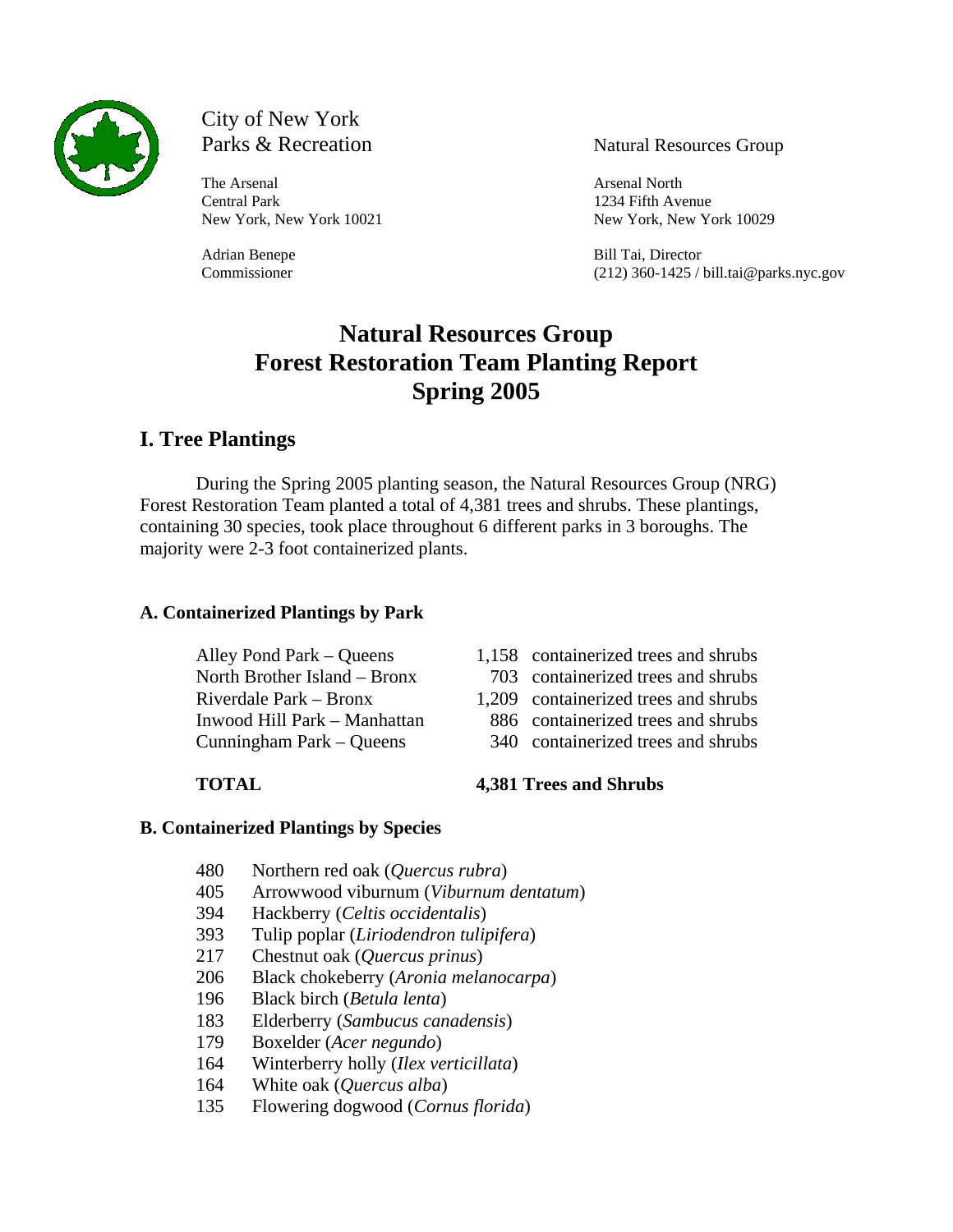- 135 Black oak (*Quercus velutina*)
- 108 Pin oak (*Quercus palustris*)
- 107 Spicebush (*Lindera benzoin*)
- 105 Red-osier dogwood (*Cornus serecia)*
- 104 Red chokeberry (*Aronia arbutifolia*)
- 100 American elm (*Ulmus americana*)
- 100 Shadbush (*Amelanchier canadensis*)
- 97 Sweet pepperbush (*Clethra alnifolia*)
- 79 River birch (*Betula nigria*)
- 60 White ash (*Fraxinus americana)*
- 59 Bitternut hickory (*Carya cordiformis*)
- 55 American sycamore (*Platanus occidentalis*)
- 55 Green ash (*Fraxinus pennsylvanica*)
- 30 *Quercus x heterophylla*
- 24 Sugar maple (*Acer saccharum*)
- 23 Gray dogwood (*Cornus racemosa*)
- 15 Sweetgum (*Liquidambar styraciflua*)
- 9 Eastern hornbeam (*Carpinus caroliniana*)

#### **TOTAL 4,381 Containerized Trees and Shrubs**

### **C. Bareroot Plantings by Park**

| Fort Washington Park – Manhattan | 3,000 |
|----------------------------------|-------|
| North Brother Island – Bronx     | 1,700 |

#### **TOTAL 4,700 Bareroot Trees**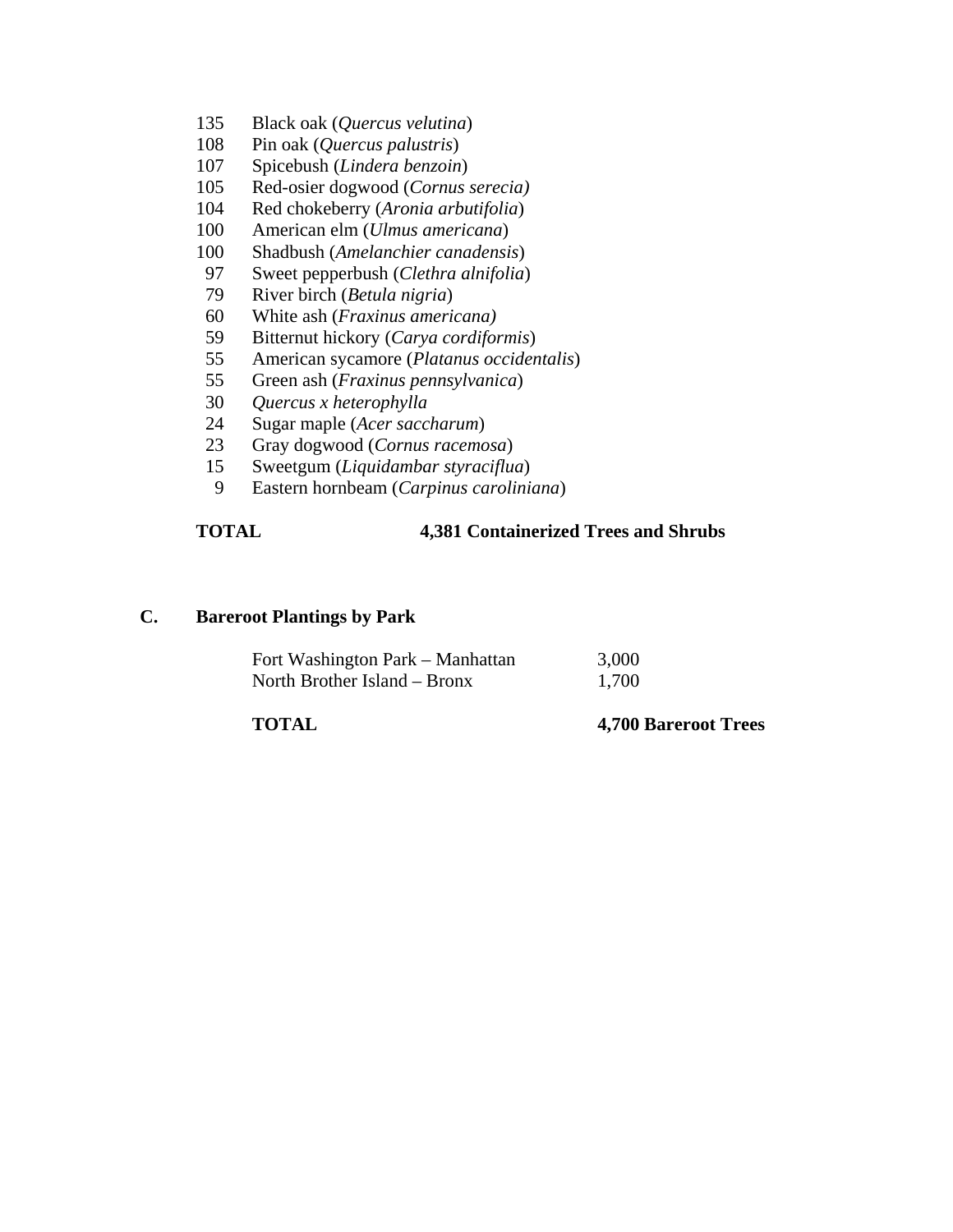#### **D. Bareroot Plantings by Species**

- 550 Pin oak (*Quercus palustris*)
- 450 Black gum (*Nyssa sylvatica*)
- 400 White ash (*Fraxinus americana*)
- 400 Red oak (*Quercus rubra*)
- 300 Sugar maple (*Acer saccharum*)
- 300 Black birch (*Betula lenta*)
- 300 Black oak (*Quercus velutina*)
- 300 Black chokeberry (*Aronia melanocarpa*)
- 200 Silky dogwood (*Cornus amomum*)
- 200 Gray dogwood (*Cornus racemosa*)
- 200 Gray birch (*Betula populifolia*)
- 200 Scarlet oak (*Quercus coccinea*)
- 200 Winterberry holly (*Ilex verticillata*)
- 200 Flowering dogwood (*Cornus florida*)
- 100 Red maple (*Acer rubrum*)
- 100 American hazlenut (*Corylus americana*)
- 100 Tulip poplar (*Liriodendron tulipifera*)
- 100 Swamp white oak (*Quercus bicolor*)
- 50 Osage orange (*Maclura pomifera*)
- 50 Black walnut (*Juglans nigra*)

**TOTAL 4,700 Bareroot Trees**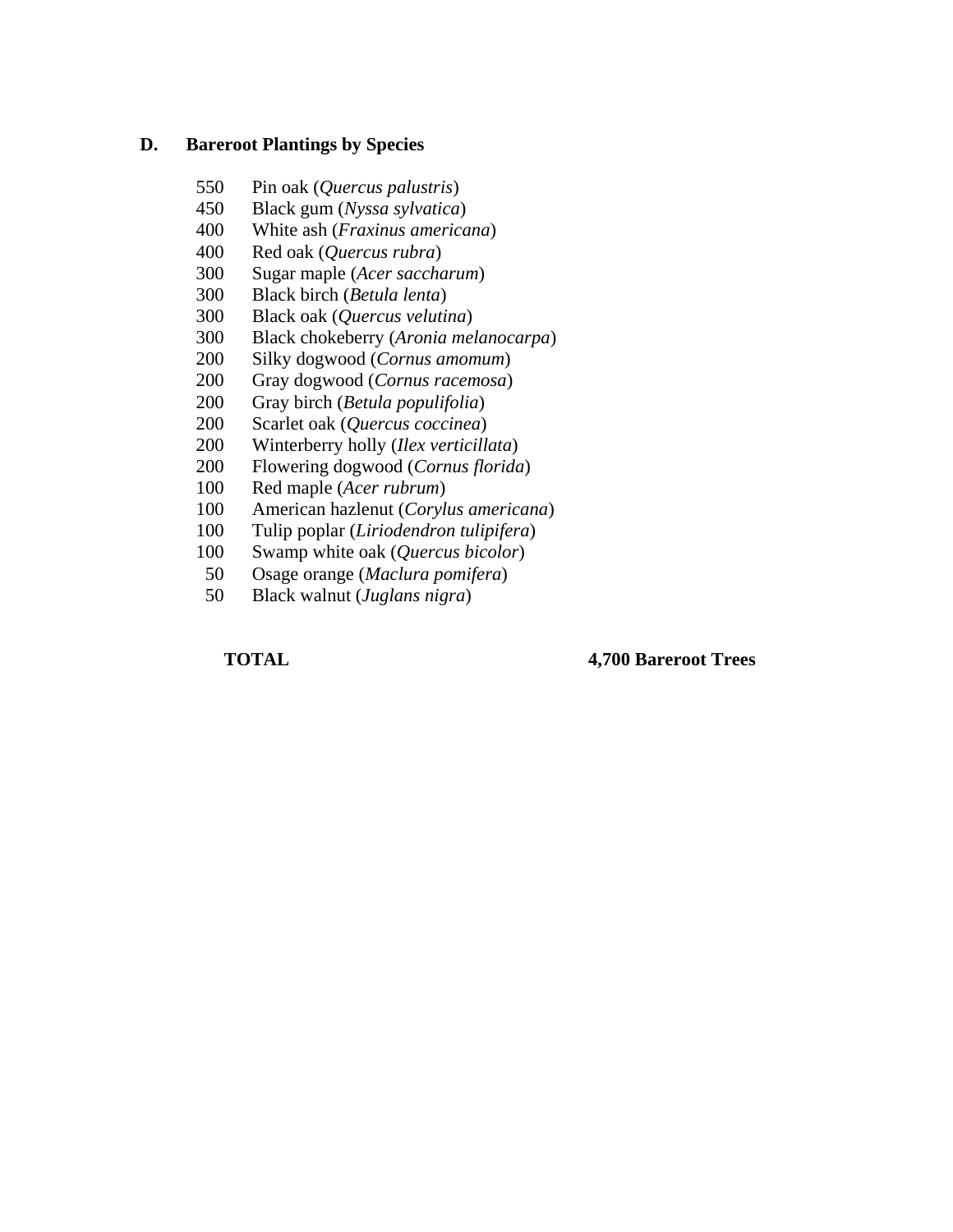## **II. Groundcover Plantings**

During the Spring 2005 planting season, NRG Forest Restoration staff planted a total of 4,367 herbaceous groundcover plants, representing 18 species. Groundcover root systems reduce sedimentation and non-point source pollution by stabilizing steep, eroded slopes and streambanks. Cribbing and jute or coir mats temporarily stabilize the slope and groundcover vegetation is planted through the mat. The mats and cribbing eventually biodegrade as the root systems become established. The majority of these plants were 2  $\frac{1}{2}$  " by  $2\frac{1}{2}$  " plugs.

#### **A. Groundcover Planting Totals by Park**

| Riverdale Park – Bronx       | $2,083$ plants |            |
|------------------------------|----------------|------------|
| Cunningham Park – Queens     | $1,474$ plants |            |
| Inwood Hill Park - Manhattan |                | 810 plants |

#### **TOTAL 4,367 Groundcover Plants**

#### **B. Groundcover Planting Totals by Species**

- 648 Blue stemmed goldenrod (*Solidago caesia*)
- 510 White snakeroot (*Eupatorium rugosum*)
- 424 Path rush (*Juncus tenuis*)
- 361 Poverty oatgrass (*Danthonia spicata*)
- 360 Appalachian sedge (*Carex appalachica*)
- 346 Pennsylvania sedge (*Carex pensylvanica*)
- 329 White wood aster (*Aster divaricatus*)
- 314 Virginia creeper (*Parthenocissus quinquefolia*)
- 270 Virginia wild rye (*Elymus virginicus*)
- 200 Heart leaf aster (*Aster cordifolia*)
- 112 Woodland sunflower (*Helianthus divaricatus*)
- 100 Sensitive fern (*Onoclea sensibilis*)
- 100 Wild columbine (*Aquilegia canadensis*)
- 96 Deer tongue grass (*Panicum clandestinum*)
- 91 Virginia mountain mint (*Pycnanthemum virginianum*)
- 45 White avens (*Geum canadensis)*
- 36 Prarie cordgrass (*Spartina pectinata*)
- 25 Sessile-leaved bellwort (*Uvularia sessilifolia*)

#### **TOTAL 4,367 Groundcover Plants**